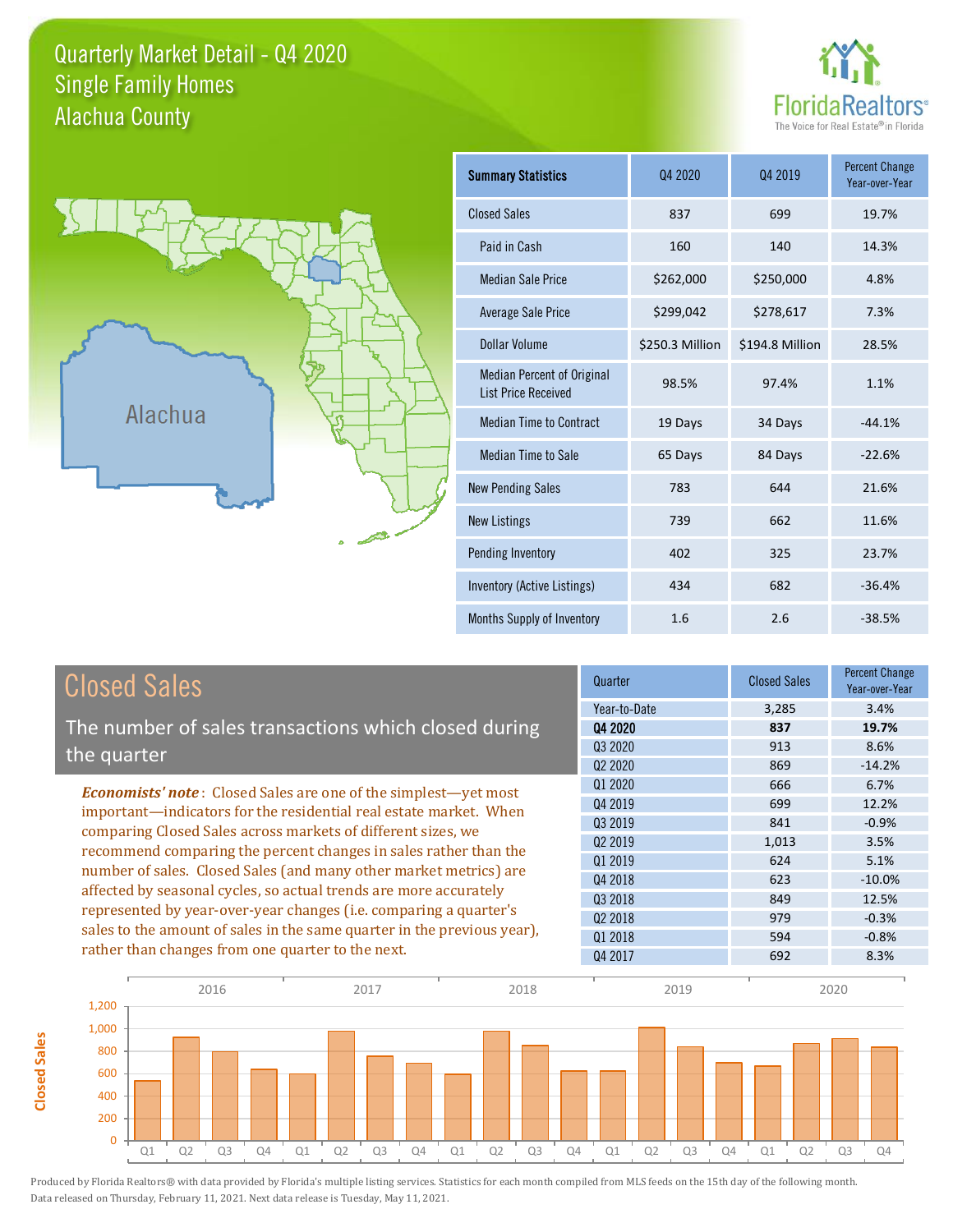

| <b>Closed Sales by Sale Price</b>                                                                                                      | <b>Sale Price</b>     | <b>Closed Sales</b> | <b>Percent Change</b><br>Year-over-Year |
|----------------------------------------------------------------------------------------------------------------------------------------|-----------------------|---------------------|-----------------------------------------|
|                                                                                                                                        | Less than \$50,000    | $\mathbf{1}$        | $-85.7%$                                |
| The number of sales transactions which closed during                                                                                   | $$50,000 - $99,999$   | 21                  | 23.5%                                   |
| the quarter                                                                                                                            | $$100,000 - $149,999$ | 50                  | $-18.0%$                                |
| <b>Economists' note:</b> Closed Sales are one of the simplest—yet most                                                                 | $$150,000 - $199,999$ | 129                 | 10.3%                                   |
| important—indicators for the residential real estate market. When<br>comparing Closed Sales across markets of different sizes, we      | $$200,000 - $249,999$ | 169                 | 17.4%                                   |
| recommend comparing the percent changes in sales rather than the                                                                       | \$250,000 - \$299,999 | 157                 | 14.6%                                   |
| number of sales. Closed Sales (and many other market metrics) are                                                                      | \$300,000 - \$399,999 | 163                 | 35.8%                                   |
| affected by seasonal cycles, so actual trends are more accurately<br>represented by year-over-year changes (i.e. comparing a quarter's | \$400,000 - \$599,999 | 106                 | 53.6%                                   |
| sales to the amount of sales in the same quarter in the previous year),                                                                | \$600,000 - \$999,999 | 36                  | 44.0%                                   |
| rather than changes from one quarter to the next.                                                                                      | \$1,000,000 or more   | 5                   | 150.0%                                  |
| $\Box$ Q4 2019<br><b>Q4 2020</b><br>180<br>160<br>140                                                                                  |                       |                     | 180<br>160<br>140                       |



\$100,000 - \$149,999

\$150,000 - \$199,999

\$200,000 - \$249,999

\$250,000 - \$299,999

\$300,000 - \$399,999

\$400,000 - \$599,999

*Economists' note* : Like Time to Sale, Time to Contract is a measure of the length of the home selling process calculated for sales which closed during the quarter. The difference is that Time to Contract measures the number of days between the initial listing of a property and the signing of the contract which eventually led to the closing of the sale. When the gap between Median Time to Contract and Median Time to Sale grows, it is usually a sign of longer closing times and/or declining numbers of cash sales.

| Sale Price            | <b>Median Time to</b><br>Contract | <b>Percent Change</b><br>Year-over-Year |
|-----------------------|-----------------------------------|-----------------------------------------|
| Less than \$50,000    | 75 Days                           | 59.6%                                   |
| $$50,000 - $99,999$   | 22 Days                           | 46.7%                                   |
| $$100,000 - $149,999$ | 19 Days                           | 5.6%                                    |
| \$150,000 - \$199,999 | 8 Days                            | $-77.1%$                                |
| \$200,000 - \$249,999 | 12 Days                           | $-70.0\%$                               |
| \$250,000 - \$299,999 | 20 Days                           | $-35.5%$                                |
| \$300,000 - \$399,999 | 24 Days                           | $-38.5%$                                |
| \$400,000 - \$599,999 | 42 Days                           | $-46.8%$                                |
| \$600,000 - \$999,999 | 52 Days                           | $-55.9%$                                |
| \$1,000,000 or more   | 40 Days                           | 29.0%                                   |

\$600,000 - \$999,999

\$1,000,000 or more



**Closed Sales**

> Less than \$50,000

\$50,000 - \$99,999

**Median Time to Contract Median Time to Contract**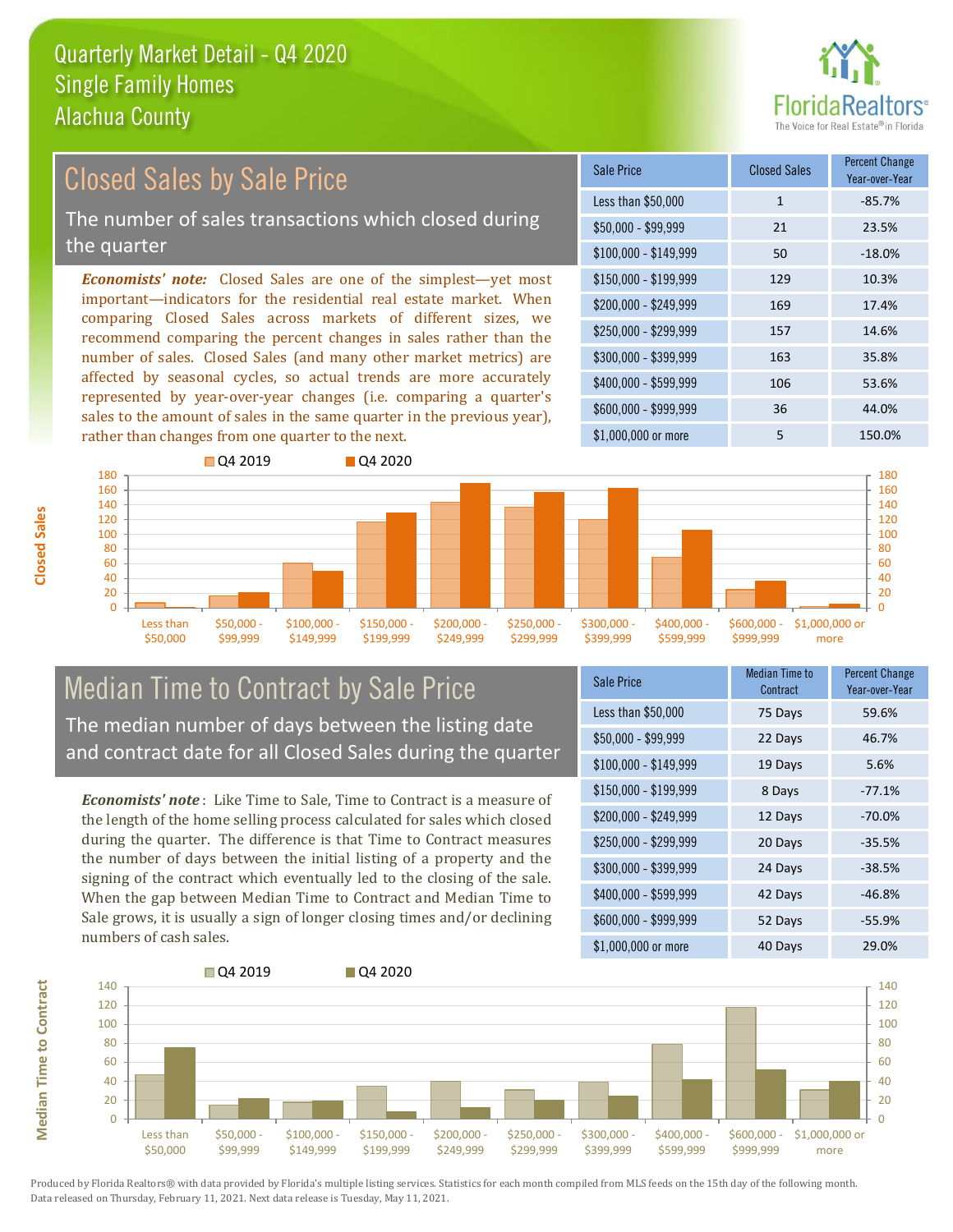

# New Listings by Initial Listing Price

The number of properties put onto the market during the quarter

*Economists' note:* New Listings tend to rise in delayed response to increasing prices, so they are often seen as a lagging indicator of market health. As prices rise, potential sellers raise their estimations of value—and in the most recent cycle, rising prices have freed up many potential sellers who were previously underwater on their mortgages. Note that in our calculations, we take care to not include properties that were recently taken off the market and quickly relisted, since these are not really *new* listings.





#### Inventory by Current Listing Price The number of property listings active at the end of the quarter

*Economists' note* : There are a number of ways to define and calculate Inventory. Our method is to simply count the number of active listings on the last day of the quarter, and hold this number to compare with the same quarter the following year. Inventory rises when New Listings are outpacing the number of listings that go off-market (regardless of whether they actually sell). Likewise, it falls when New Listings aren't keeping up with the rate at which homes are going offmarket.

| <b>Current Listing Price</b> | Inventory    | <b>Percent Change</b><br>Year-over-Year |
|------------------------------|--------------|-----------------------------------------|
| Less than \$50,000           | $\mathbf{1}$ | $-80.0%$                                |
| $$50,000 - $99,999$          | 16           | $-15.8%$                                |
| $$100,000 - $149,999$        | 19           | $-62.7%$                                |
| \$150,000 - \$199,999        | 43           | $-43.4%$                                |
| \$200,000 - \$249,999        | 54           | $-40.0%$                                |
| \$250,000 - \$299,999        | 59           | $-39.8%$                                |
| \$300,000 - \$399,999        | 98           | $-38.0%$                                |
| \$400,000 - \$599,999        | 73           | $-30.5%$                                |
| \$600,000 - \$999,999        | 49           | $-16.9%$                                |
| \$1,000,000 or more          | 22           | 4.8%                                    |



Produced by Florida Realtors® with data provided by Florida's multiple listing services. Statistics for each month compiled from MLS feeds on the 15th day of the following month. Data released on Thursday, February 11, 2021. Next data release is Tuesday, May 11, 2021.

**Inventory**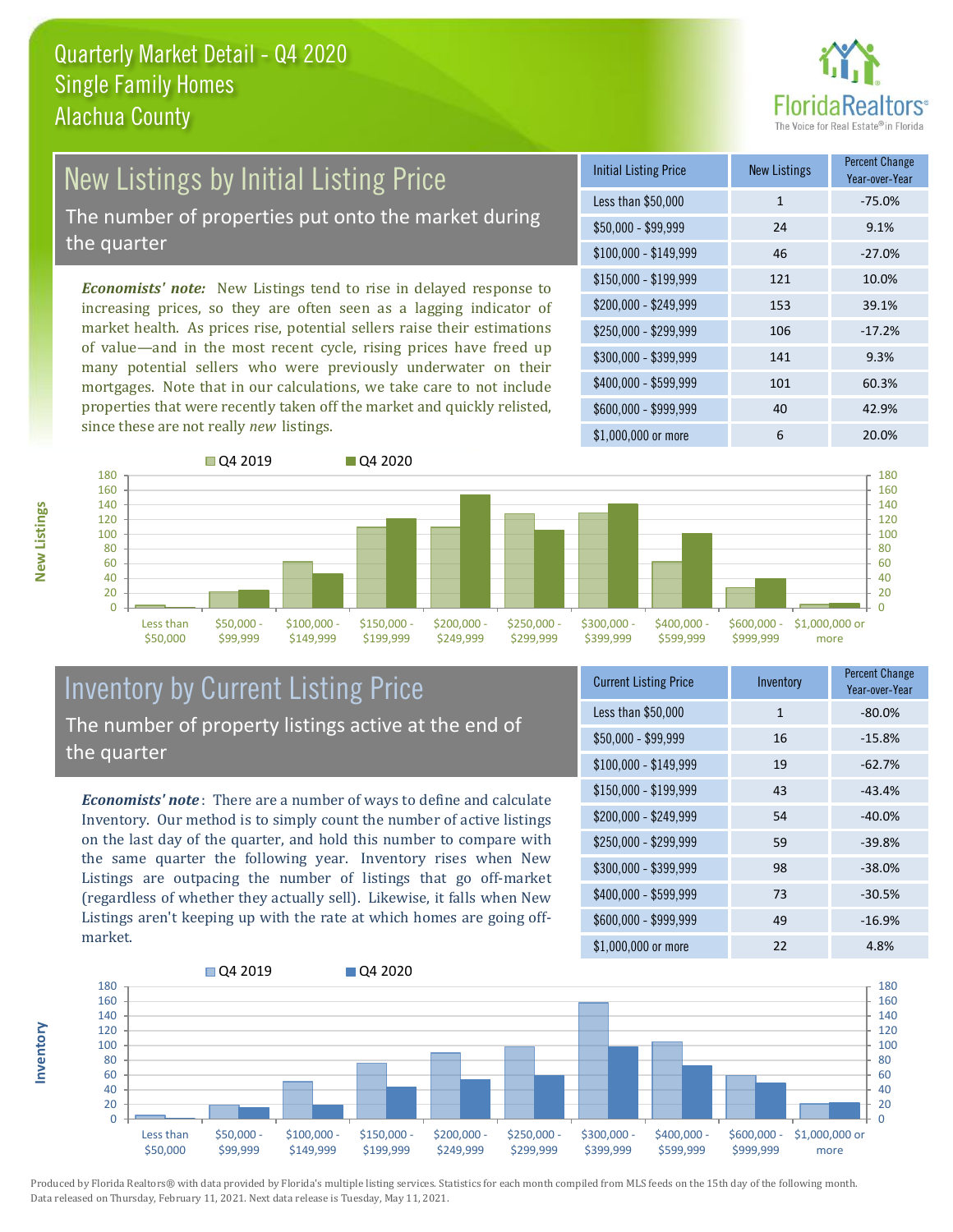#### Quarterly Distressed Market - Q4 2020 Alachua County Single Family Homes



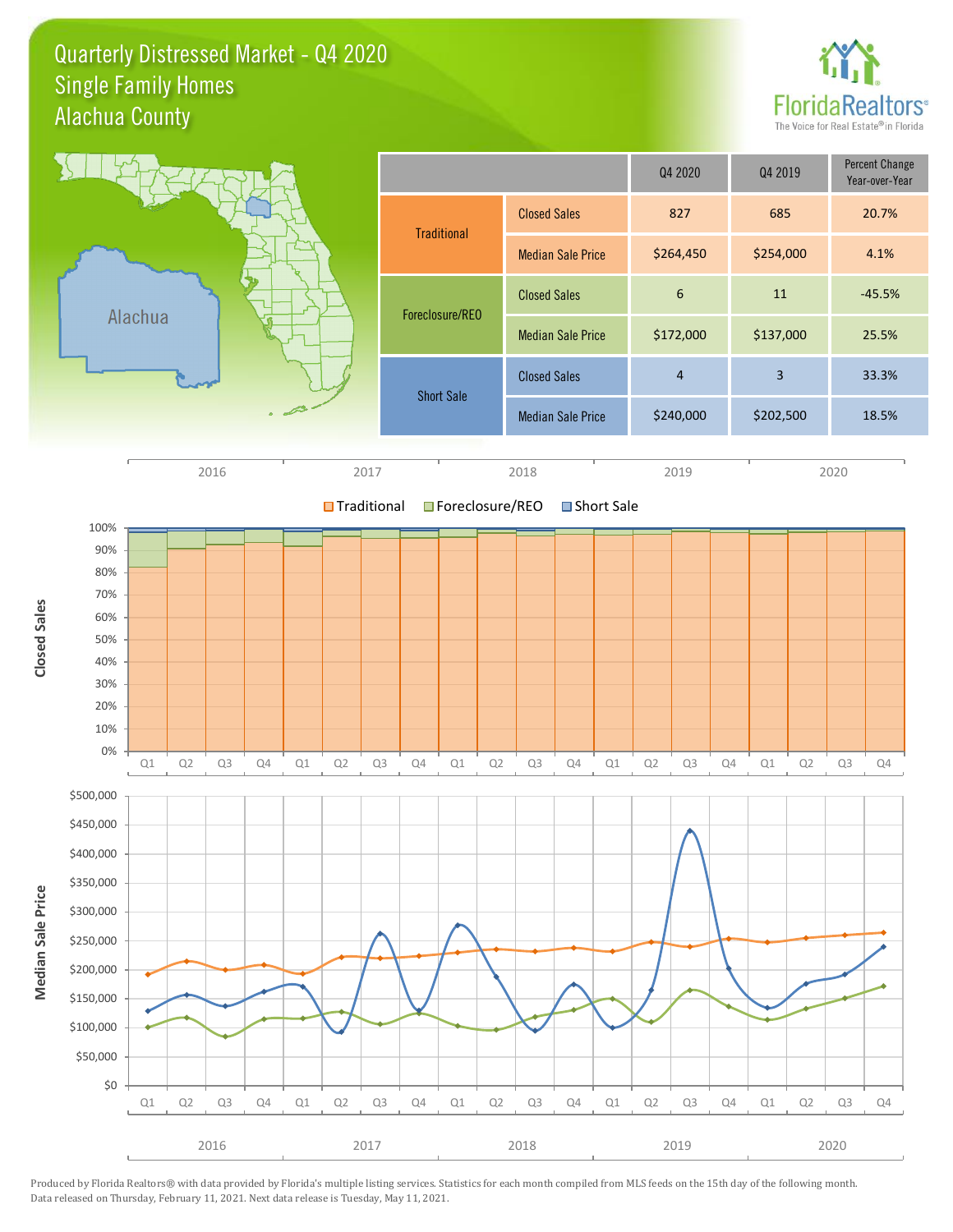Quarterly Market Detail - Q4 2020 Alachua County Townhouses and Condos

**Closed Sales**

**Closed Sales** 





| <b>Summary Statistics</b>                                       | Q4 2020        | Q4 2019        | <b>Percent Change</b><br>Year-over-Year |
|-----------------------------------------------------------------|----------------|----------------|-----------------------------------------|
| <b>Closed Sales</b>                                             | 196            | 148            | 32.4%                                   |
| Paid in Cash                                                    | 97             | 75             | 29.3%                                   |
| <b>Median Sale Price</b>                                        | \$130,000      | \$130,000      | 0.0%                                    |
| <b>Average Sale Price</b>                                       | \$139,701      | \$136,487      | 2.4%                                    |
| Dollar Volume                                                   | \$27.4 Million | \$20.2 Million | 35.6%                                   |
| <b>Median Percent of Original</b><br><b>List Price Received</b> | 96.6%          | 97.1%          | $-0.5%$                                 |
| <b>Median Time to Contract</b>                                  | 27 Days        | 17 Days        | 58.8%                                   |
| <b>Median Time to Sale</b>                                      | 67 Days        | 58 Days        | 15.5%                                   |
| <b>New Pending Sales</b>                                        | 189            | 154            | 22.7%                                   |
| <b>New Listings</b>                                             | 217            | 159            | 36.5%                                   |
| <b>Pending Inventory</b>                                        | 78             | 62             | 25.8%                                   |
| Inventory (Active Listings)                                     | 173            | 111            | 55.9%                                   |
| <b>Months Supply of Inventory</b>                               | 2.5            | 1.6            | 56.3%                                   |

| <b>Closed Sales</b>                                                                                                                                                                                                                                                                                                                             | Quarter             | <b>Closed Sales</b> | <b>Percent Change</b><br>Year-over-Year |
|-------------------------------------------------------------------------------------------------------------------------------------------------------------------------------------------------------------------------------------------------------------------------------------------------------------------------------------------------|---------------------|---------------------|-----------------------------------------|
|                                                                                                                                                                                                                                                                                                                                                 | Year-to-Date        | 823                 | $-2.5%$                                 |
| The number of sales transactions which closed during                                                                                                                                                                                                                                                                                            | Q4 2020             | 196                 | 32.4%                                   |
| the quarter                                                                                                                                                                                                                                                                                                                                     | 03 20 20            | 223                 | $-4.7%$                                 |
|                                                                                                                                                                                                                                                                                                                                                 | Q <sub>2</sub> 2020 | 211                 | $-28.5%$                                |
| <b>Economists' note:</b> Closed Sales are one of the simplest—yet most                                                                                                                                                                                                                                                                          | Q1 2020             | 193                 | 15.6%                                   |
| important—indicators for the residential real estate market. When<br>comparing Closed Sales across markets of different sizes, we<br>recommend comparing the percent changes in sales rather than the<br>number of sales. Closed Sales (and many other market metrics) are<br>affected by seasonal cycles, so actual trends are more accurately | Q4 2019             | 148                 | $-6.9%$                                 |
|                                                                                                                                                                                                                                                                                                                                                 | Q3 2019             | 234                 | $-4.1%$                                 |
|                                                                                                                                                                                                                                                                                                                                                 | Q <sub>2</sub> 2019 | 295                 | $-3.6%$                                 |
|                                                                                                                                                                                                                                                                                                                                                 | Q1 2019             | 167                 | $-13.0%$                                |
|                                                                                                                                                                                                                                                                                                                                                 | Q4 2018             | 159                 | 1.3%                                    |
|                                                                                                                                                                                                                                                                                                                                                 | Q3 2018             | 244                 | 13.0%                                   |
| represented by year-over-year changes (i.e. comparing a quarter's                                                                                                                                                                                                                                                                               | Q <sub>2</sub> 2018 | 306                 | 9.7%                                    |
| sales to the amount of sales in the same quarter in the previous year),                                                                                                                                                                                                                                                                         | Q1 2018             | 192                 | 10.3%                                   |
| rather than changes from one quarter to the next.                                                                                                                                                                                                                                                                                               | Q4 2017             | 157                 | 12.1%                                   |

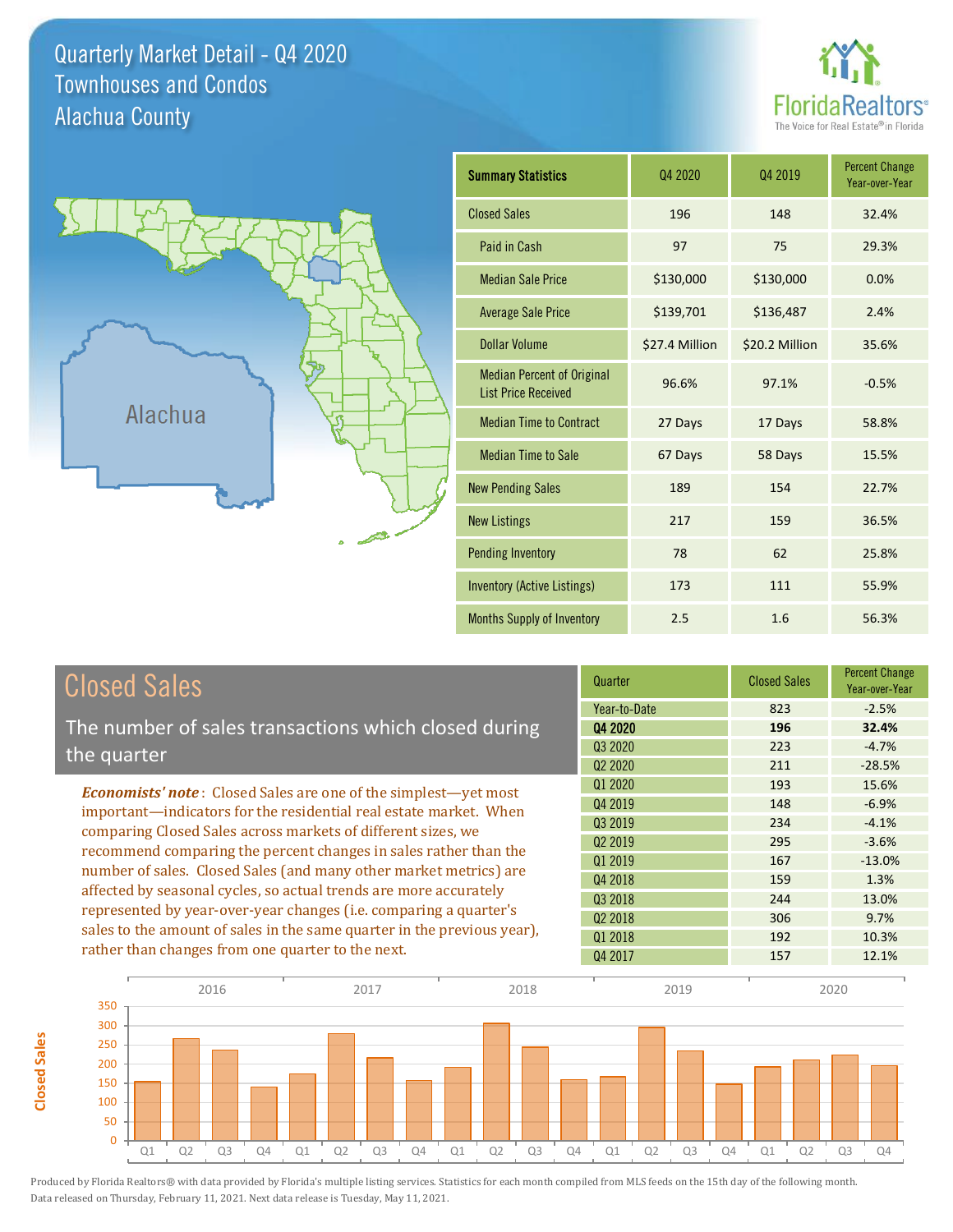

### Closed Sales by Sale Price

The number of sales transactions which closed during the quarter

*Economists' note:* Closed Sales are one of the simplest—yet most important—indicators for the residential real estate market. When comparing Closed Sales across markets of different sizes, we recommend comparing the percent changes in sales rather than the number of sales. Closed Sales (and many other market metrics) are affected by seasonal cycles, so actual trends are more accurately represented by year-over-year changes (i.e. comparing a quarter's sales to the amount of sales in the same quarter in the previous year), rather than changes from one quarter to the next.





#### Median Time to Contract by Sale Price The median number of days between the listing date and contract date for all Closed Sales during the quarter

*Economists' note* : Like Time to Sale, Time to Contract is a measure of the length of the home selling process calculated for sales which closed during the quarter. The difference is that Time to Contract measures the number of days between the initial listing of a property and the signing of the contract which eventually led to the closing of the sale. When the gap between Median Time to Contract and Median Time to Sale grows, it is usually a sign of longer closing times and/or declining numbers of cash sales.

| <b>Sale Price</b>     | Median Time to<br>Contract | <b>Percent Change</b><br>Year-over-Year |
|-----------------------|----------------------------|-----------------------------------------|
| Less than \$50,000    | (No Sales)                 | N/A                                     |
| $$50,000 - $99,999$   | 24 Days                    | $-27.3%$                                |
| $$100,000 - $149,999$ | 21 Days                    | 75.0%                                   |
| $$150,000 - $199,999$ | 26 Days                    | 44.4%                                   |
| $$200,000 - $249,999$ | 83 Days                    | 361.1%                                  |
| $$250,000 - $299,999$ | 50 Days                    | $-35.9%$                                |
| \$300,000 - \$399,999 | 194 Days                   | 16.9%                                   |
| \$400,000 - \$599,999 | 310 Days                   | 37.2%                                   |
| \$600,000 - \$999,999 | (No Sales)                 | N/A                                     |
| \$1,000,000 or more   | (No Sales)                 | N/A                                     |

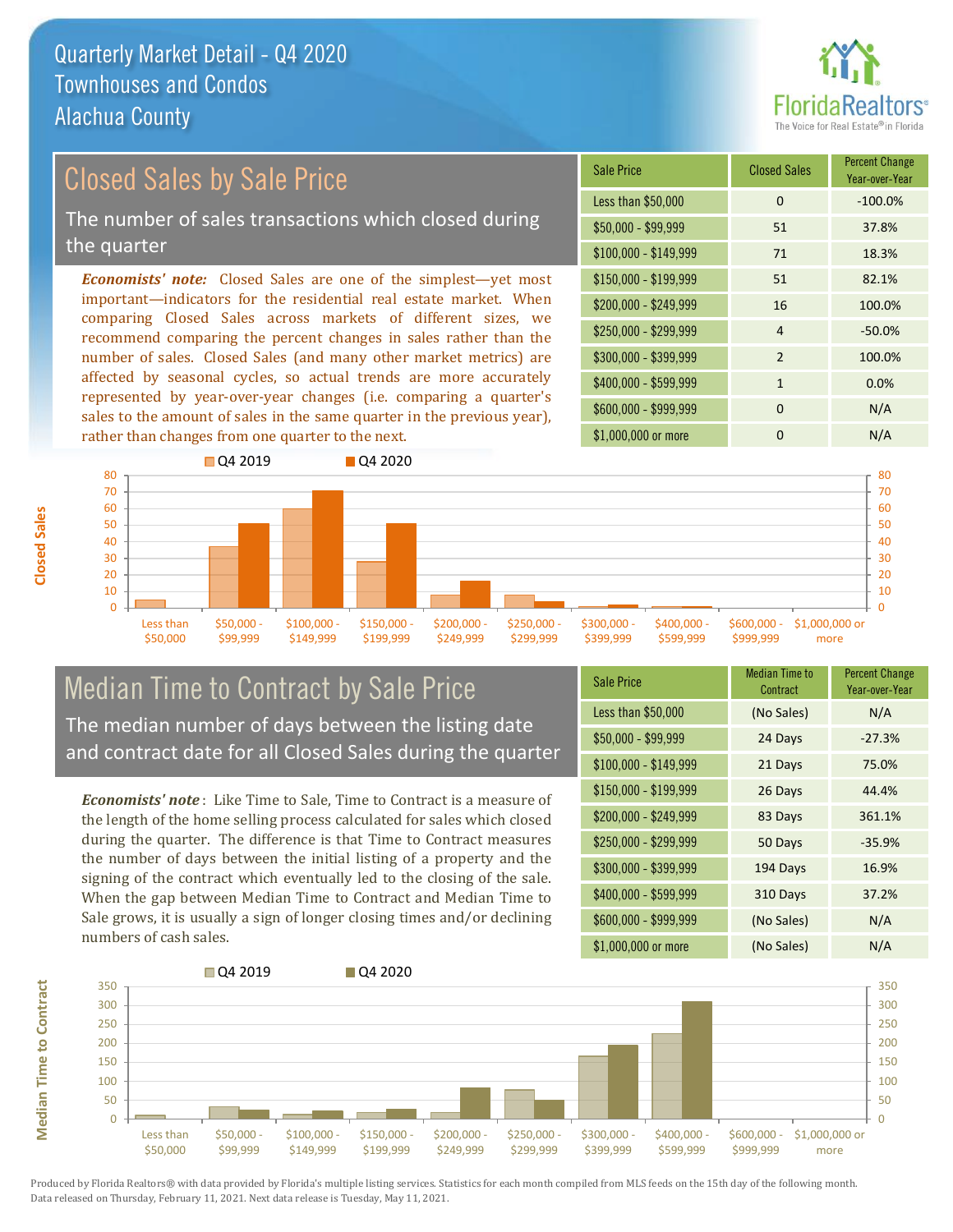

## New Listings by Initial Listing Price

The number of properties put onto the market during the quarter

*Economists' note:* New Listings tend to rise in delayed response to increasing prices, so they are often seen as a lagging indicator of market health. As prices rise, potential sellers raise their estimations of value—and in the most recent cycle, rising prices have freed up many potential sellers who were previously underwater on their mortgages. Note that in our calculations, we take care to not include properties that were recently taken off the market and quickly relisted, since these are not really *new* listings.

| <b>Initial Listing Price</b> | <b>New Listings</b> | <b>Percent Change</b><br>Year-over-Year |
|------------------------------|---------------------|-----------------------------------------|
| Less than \$50,000           | $\mathbf{1}$        | $-85.7%$                                |
| $$50,000 - $99,999$          | 43                  | 10.3%                                   |
| $$100,000 - $149,999$        | 79                  | 31.7%                                   |
| $$150,000 - $199,999$        | 45                  | 60.7%                                   |
| \$200,000 - \$249,999        | 27                  | 237.5%                                  |
| \$250,000 - \$299,999        | 15                  | 36.4%                                   |
| \$300,000 - \$399,999        | 6                   | 100.0%                                  |
| \$400,000 - \$599,999        | $\mathbf{1}$        | $-50.0%$                                |
| \$600,000 - \$999,999        | $\Omega$            | $-100.0%$                               |
| \$1,000,000 or more          | ŋ                   | N/A                                     |



### Inventory by Current Listing Price The number of property listings active at the end of the quarter

*Economists' note* : There are a number of ways to define and calculate Inventory. Our method is to simply count the number of active listings on the last day of the quarter, and hold this number to compare with the same quarter the following year. Inventory rises when New Listings are outpacing the number of listings that go off-market (regardless of whether they actually sell). Likewise, it falls when New Listings aren't keeping up with the rate at which homes are going offmarket.

| <b>Current Listing Price</b> | Inventory    | <b>Percent Change</b><br>Year-over-Year |
|------------------------------|--------------|-----------------------------------------|
| Less than \$50,000           | $\Omega$     | $-100.0%$                               |
| $$50,000 - $99,999$          | 23           | $-23.3%$                                |
| $$100,000 - $149,999$        | 59           | 84.4%                                   |
| $$150,000 - $199,999$        | 37           | 146.7%                                  |
| \$200,000 - \$249,999        | 32           | 300.0%                                  |
| \$250,000 - \$299,999        | 10           | $-9.1%$                                 |
| \$300,000 - \$399,999        | 8            | 14.3%                                   |
| \$400,000 - \$599,999        | 3            | $-25.0%$                                |
| \$600,000 - \$999,999        | $\mathbf{1}$ | $-50.0%$                                |
| \$1,000,000 or more          | 0            | N/A                                     |



**New Listings**

**Inventory**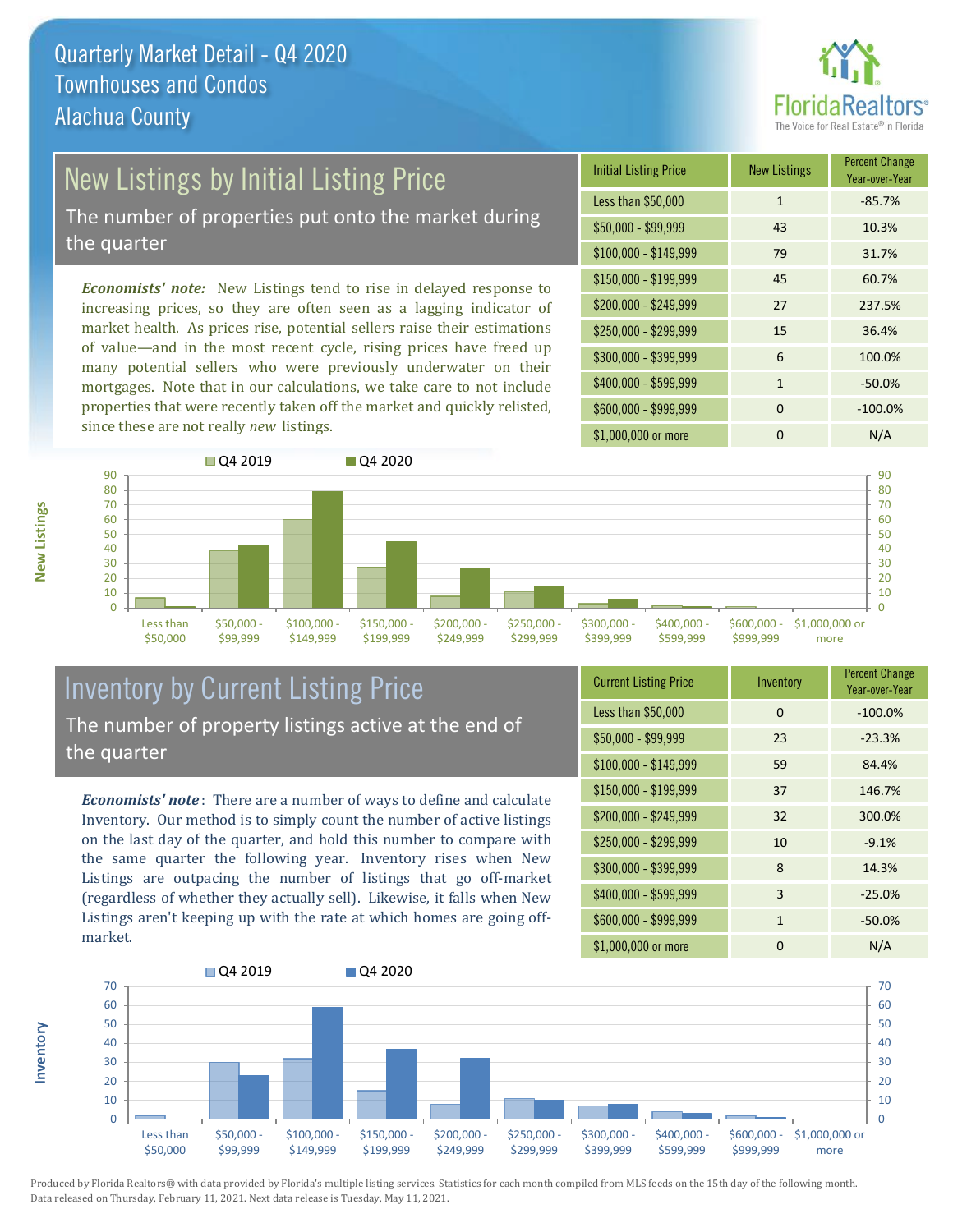Quarterly Distressed Market - Q4 2020 Alachua County Townhouses and Condos



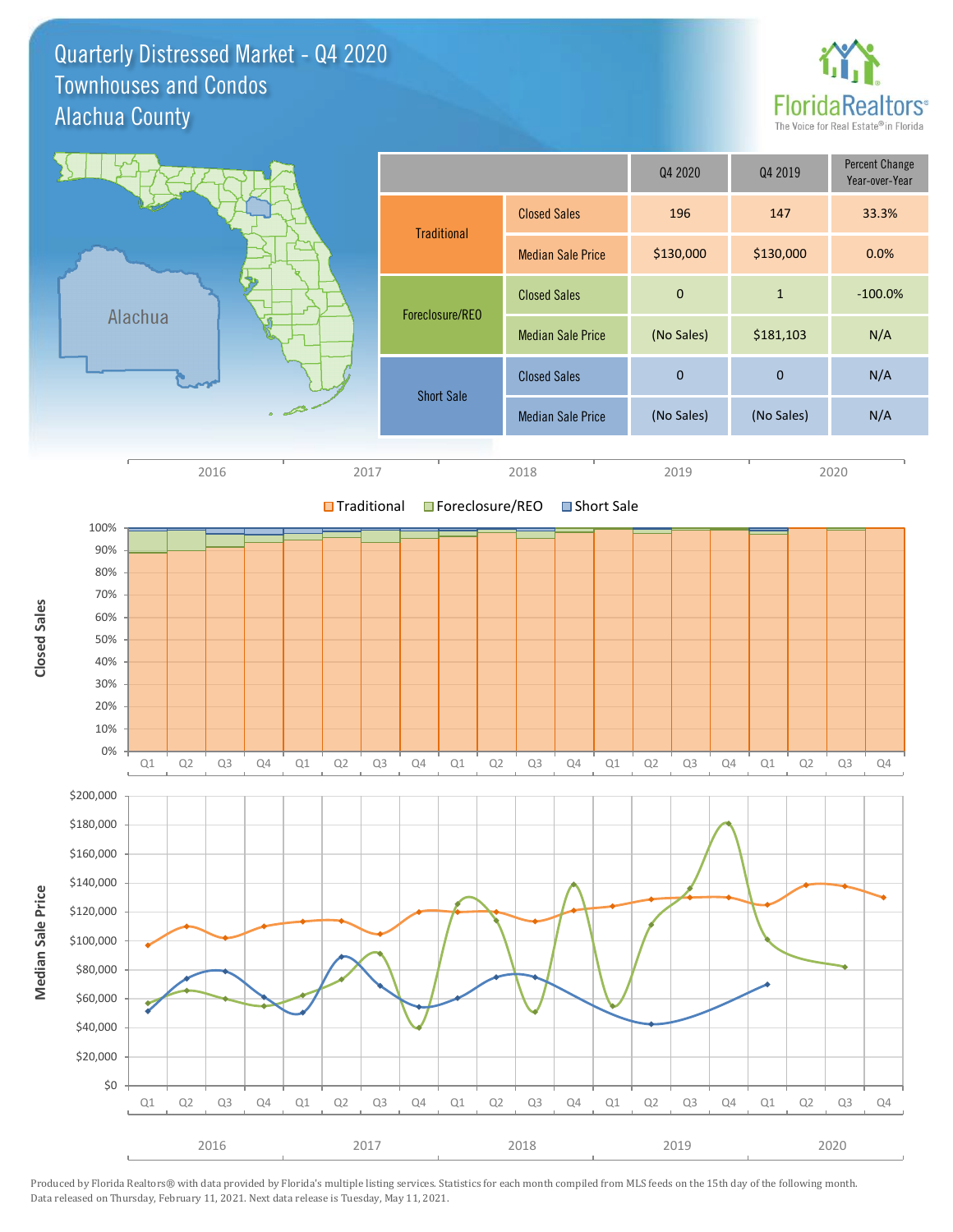Quarterly Market Detail - Q4 2020 Alachua County Manufactured Homes





**Closed Sales**

**Closed Sales** 

| <b>Summary Statistics</b>                                       | Q4 2020       | Q4 2019       | <b>Percent Change</b><br>Year-over-Year |
|-----------------------------------------------------------------|---------------|---------------|-----------------------------------------|
| <b>Closed Sales</b>                                             | 32            | 28            | 14.3%                                   |
| Paid in Cash                                                    | 9             | 15            | $-40.0%$                                |
| <b>Median Sale Price</b>                                        | \$127,500     | \$109,854     | 16.1%                                   |
| Average Sale Price                                              | \$129,856     | \$114,707     | 13.2%                                   |
| Dollar Volume                                                   | \$4.2 Million | \$3.2 Million | 29.4%                                   |
| <b>Median Percent of Original</b><br><b>List Price Received</b> | 99.0%         | 87.5%         | 13.1%                                   |
| <b>Median Time to Contract</b>                                  | 19 Days       | 65 Days       | $-70.8%$                                |
| <b>Median Time to Sale</b>                                      | 76 Days       | 107 Days      | $-29.0%$                                |
| <b>New Pending Sales</b>                                        | 32            | 30            | 6.7%                                    |
| <b>New Listings</b>                                             | 38            | 34            | 11.8%                                   |
| Pending Inventory                                               | 21            | 22            | $-4.5%$                                 |
| Inventory (Active Listings)                                     | 23            | 44            | $-47.7%$                                |
| Months Supply of Inventory                                      | 2.1           | 4.0           | $-47.5%$                                |

| <b>Closed Sales</b>                                                                                                              | Quarter      | <b>Closed Sales</b> | <b>Percent Change</b><br>Year-over-Year |
|----------------------------------------------------------------------------------------------------------------------------------|--------------|---------------------|-----------------------------------------|
|                                                                                                                                  | Year-to-Date | 131                 | $-0.8%$                                 |
| The number of sales transactions which closed during                                                                             | 04 2020      | 32                  | 14.3%                                   |
| the quarter                                                                                                                      | Q3 2020      | 40                  | 11.1%                                   |
|                                                                                                                                  | 02 2020      | 38                  | 2.7%                                    |
| <b>Economists' note:</b> Closed Sales are one of the simplest—yet most                                                           | 01 2020      | 21                  | $-32.3%$                                |
| important—indicators for the residential real estate market. When                                                                | Q4 2019      | 28                  | 3.7%                                    |
| comparing Closed Sales across markets of different sizes, we<br>recommend comparing the percent changes in sales rather than the | 03 2019      | 36                  | 24.1%                                   |
|                                                                                                                                  | 02 2019      | 37                  | 12.1%                                   |
|                                                                                                                                  | Q1 2019      | 31                  | 72.2%                                   |
| number of sales. Closed Sales (and many other market metrics) are                                                                | Q4 2018      | 27                  | $-12.9%$                                |
| affected by seasonal cycles, so actual trends are more accurately                                                                | 03 2018      | 29                  | 3.6%                                    |
| represented by year-over-year changes (i.e. comparing a quarter's                                                                | 02 2018      | 33                  | $-29.8%$                                |
| sales to the amount of sales in the same quarter in the previous year),                                                          | Q1 2018      | 18                  | $-28.0%$                                |
| rather than changes from one quarter to the next.                                                                                | Q4 2017      | 31                  | $-16.2%$                                |

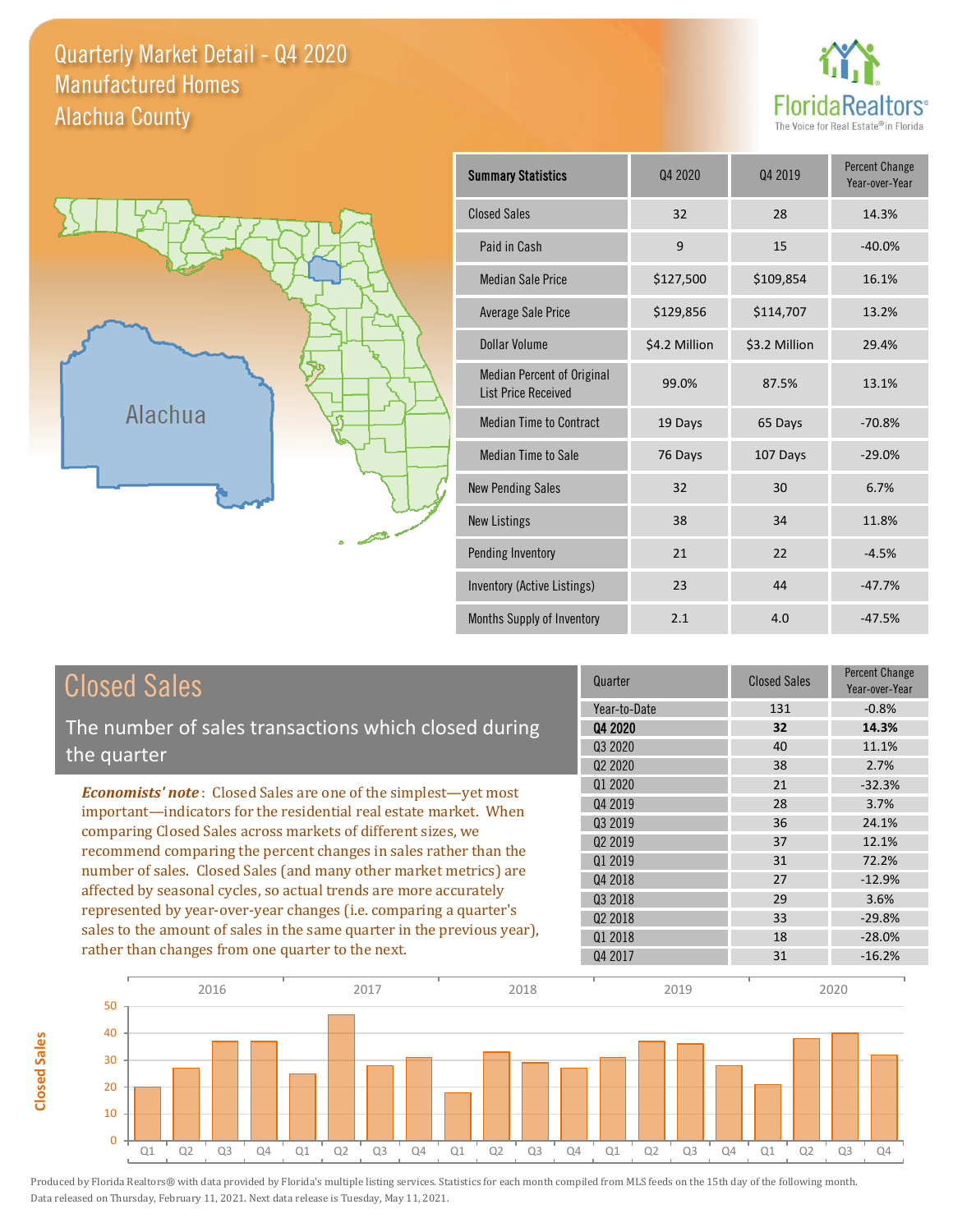

#### *Economists' note:* Closed Sales are one of the simplest—yet most important—indicators for the residential real estate market. When comparing Closed Sales across markets of different sizes, we recommend comparing the percent changes in sales rather than the number of sales. Closed Sales (and many other market metrics) are affected by seasonal cycles, so actual trends are more accurately represented by year-over-year changes (i.e. comparing a quarter's \$250,000 - \$299,999 1 0.0% \$300,000 - \$399,999 0 0 N/A  $$400,000 - $599,999$  0 N/A \$150,000 - \$199,999 8 60.0% \$200,000 - \$249,999 2 100.0%  $$100,000 - $149,999$  10 11.1% Sale Price Closed Sales Percent Change Year-over-Year Less than \$50,000 2 33.3%  $$50,000 - $99,999$  9 0.0% Closed Sales by Sale Price The number of sales transactions which closed during the quarter



#### Median Time to Contract by Sale Price The median number of days between the listing date and contract date for all Closed Sales during the quarter

sales to the amount of sales in the same quarter in the previous year),

rather than changes from one quarter to the next.

*Economists' note* : Like Time to Sale, Time to Contract is a measure of the length of the home selling process calculated for sales which closed during the quarter. The difference is that Time to Contract measures the number of days between the initial listing of a property and the signing of the contract which eventually led to the closing of the sale. When the gap between Median Time to Contract and Median Time to Sale grows, it is usually a sign of longer closing times and/or declining numbers of cash sales.

| Sale Price            | <b>Median Time to</b><br>Contract | <b>Percent Change</b><br>Year-over-Year |
|-----------------------|-----------------------------------|-----------------------------------------|
| Less than \$50,000    | 0 Days                            | $-100.0%$                               |
| $$50,000 - $99,999$   | 36 Days                           | $-64.7%$                                |
| $$100,000 - $149,999$ | 5 Days                            | $-90.4%$                                |
| $$150,000 - $199,999$ | 14 Days                           | $-65.0%$                                |
| \$200,000 - \$249,999 | 23 Days                           | $-77.9%$                                |
| \$250,000 - \$299,999 | 272 Days                          | 377.2%                                  |
| \$300,000 - \$399,999 | (No Sales)                        | N/A                                     |
| \$400,000 - \$599,999 | (No Sales)                        | N/A                                     |
| \$600,000 - \$999,999 | (No Sales)                        | N/A                                     |
| \$1,000,000 or more   | (No Sales)                        | N/A                                     |

\$1,000,000 or more 0 0 N/A

\$600,000 - \$999,999 0 0 N/A



**Closed Sales**

**Median Time to Contract Median Time to Contract**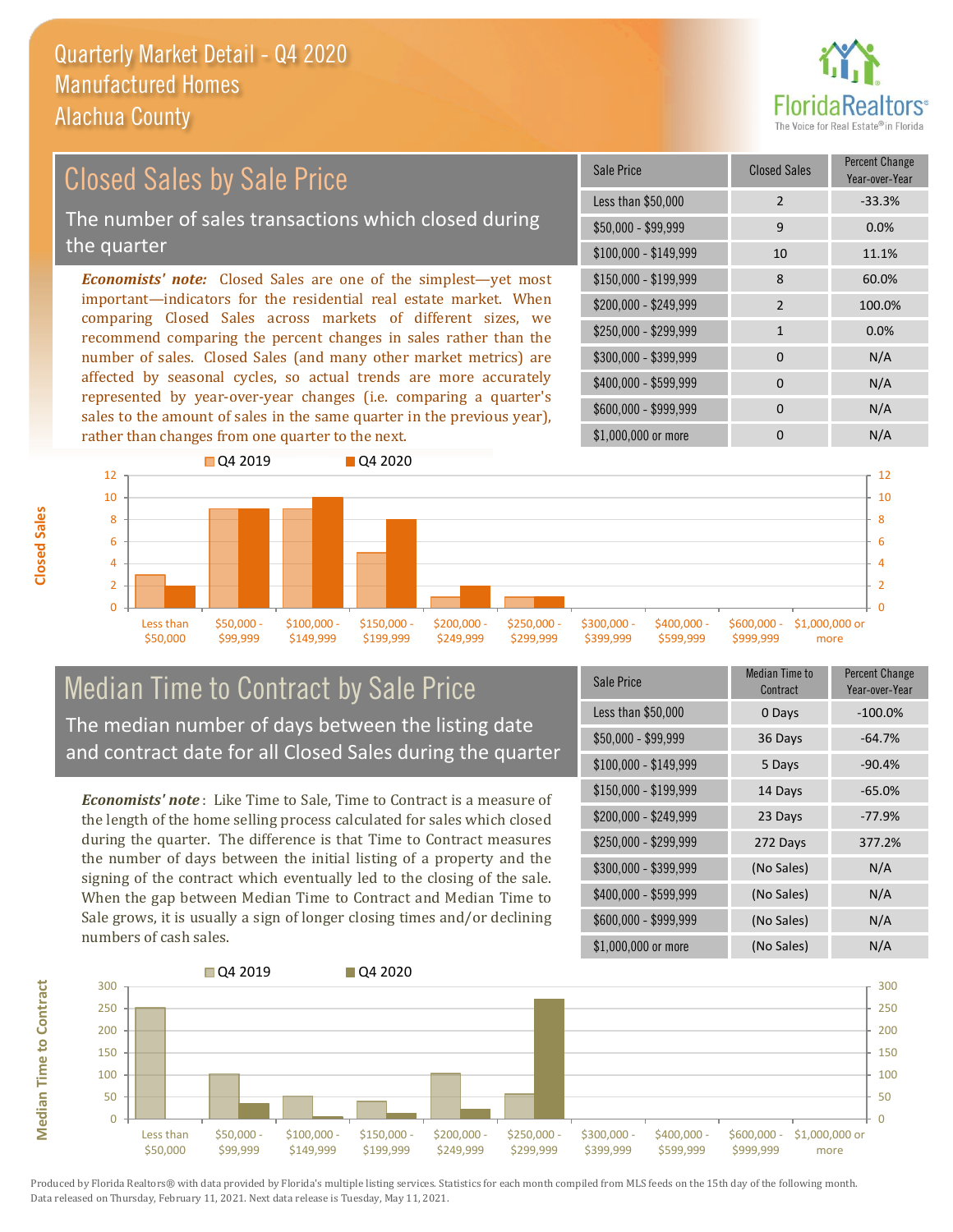

# New Listings by Initial Listing Price

The number of properties put onto the market during the quarter

*Economists' note:* New Listings tend to rise in delayed response to increasing prices, so they are often seen as a lagging indicator of market health. As prices rise, potential sellers raise their estimations of value—and in the most recent cycle, rising prices have freed up many potential sellers who were previously underwater on their mortgages. Note that in our calculations, we take care to not include properties that were recently taken off the market and quickly relisted, since these are not really *new* listings.

| <b>Initial Listing Price</b> | New Listings | <b>Percent Change</b><br>Year-over-Year |
|------------------------------|--------------|-----------------------------------------|
| Less than \$50,000           | 3            | 200.0%                                  |
| $$50,000 - $99,999$          | 9            | $-25.0%$                                |
| $$100,000 - $149,999$        | 10           | $-9.1%$                                 |
| $$150,000 - $199,999$        | 10           | 66.7%                                   |
| \$200,000 - \$249,999        | 4            | 100.0%                                  |
| \$250,000 - \$299,999        | $\Omega$     | $-100.0%$                               |
| \$300,000 - \$399,999        | $\mathbf{1}$ | N/A                                     |
| \$400,000 - \$599,999        | $\mathbf{1}$ | N/A                                     |
| \$600,000 - \$999,999        | <sup>0</sup> | $-100.0%$                               |
| \$1,000,000 or more          | n            | N/A                                     |



#### Inventory by Current Listing Price The number of property listings active at the end of the quarter

*Economists' note* : There are a number of ways to define and calculate Inventory. Our method is to simply count the number of active listings on the last day of the quarter, and hold this number to compare with the same quarter the following year. Inventory rises when New Listings are outpacing the number of listings that go off-market (regardless of whether they actually sell). Likewise, it falls when New Listings aren't keeping up with the rate at which homes are going offmarket.

| <b>Current Listing Price</b> | Inventory      | Percent Change<br>Year-over-Year |
|------------------------------|----------------|----------------------------------|
| Less than \$50,000           | $\Omega$       | $-100.0%$                        |
| $$50,000 - $99,999$          | 5              | $-28.6%$                         |
| $$100,000 - $149,999$        | 6              | $-57.1%$                         |
| $$150,000 - $199,999$        | 6              | $-40.0%$                         |
| \$200,000 - \$249,999        | $\mathcal{P}$  | $-33.3%$                         |
| \$250,000 - \$299,999        | $\Omega$       | $-100.0%$                        |
| \$300,000 - \$399,999        | 2              | 0.0%                             |
| \$400,000 - \$599,999        | $\overline{2}$ | 100.0%                           |
| \$600,000 - \$999,999        | $\Omega$       | $-100.0%$                        |
| \$1,000,000 or more          | ი              | N/A                              |



Produced by Florida Realtors® with data provided by Florida's multiple listing services. Statistics for each month compiled from MLS feeds on the 15th day of the following month. Data released on Thursday, February 11, 2021. Next data release is Tuesday, May 11, 2021.

**Inventory**